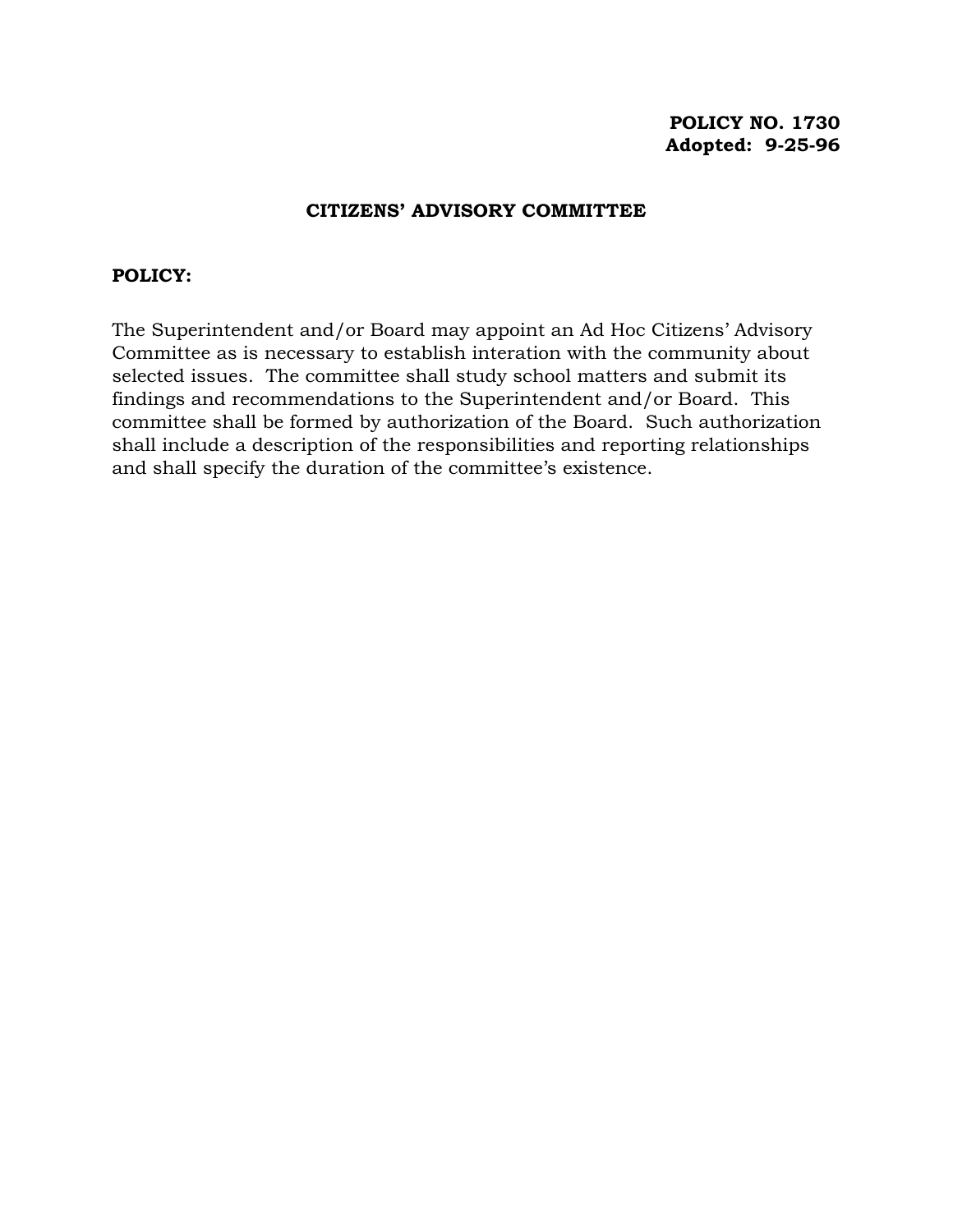# **POLICY NO. 1730 Adopted: 9-25-96**

## **CITIZENS' ADVISORY COMMITTEE**

#### **PROCEDURES:**

### **Community Relations**

The following guidelines have been prepared to assist an Ad Hoc Citizens' Advisory Committee:

- A. A specific charge or assignment shall be made to the committee.
- B. The Board shall appoint a committee member based upon the person's interest and the Board's judgment of the individual's potential contribution to the accomplishment of the committee's task.
- C. The committee shall be advisory only. The Board does not and, under the law, cannot relinquish its decision-making responsibilities.
- D. The committee shall make periodic progress reports to the Board. Such interim reports, as well as the committee's final findings and recommendations, shall become matters of public record by virtue of its presentation to the Board in a public board meeting.
- E. Minority recommendations, as well as those of the majority, shall be welcomed by the Board.
- F. The duration of the committee shall be indicated when it is established. The Board may authorize the committee to continue its work beyond the original termination date.
- G. Staff consultants and other resource assistance shall be made available. The committee may elect to request advice or opinions from others as well, including representative citizens of the community.
- H. Committee meeting guidelines are as follows:
	- 1. The frequency of meetings, meeting times, meeting places and the nature of the meeting announcements shall normally be determined by the committee.
	- 2. The committee may invite public attendance if it feels such attendance shall facilitate the accomplishment of its goals.